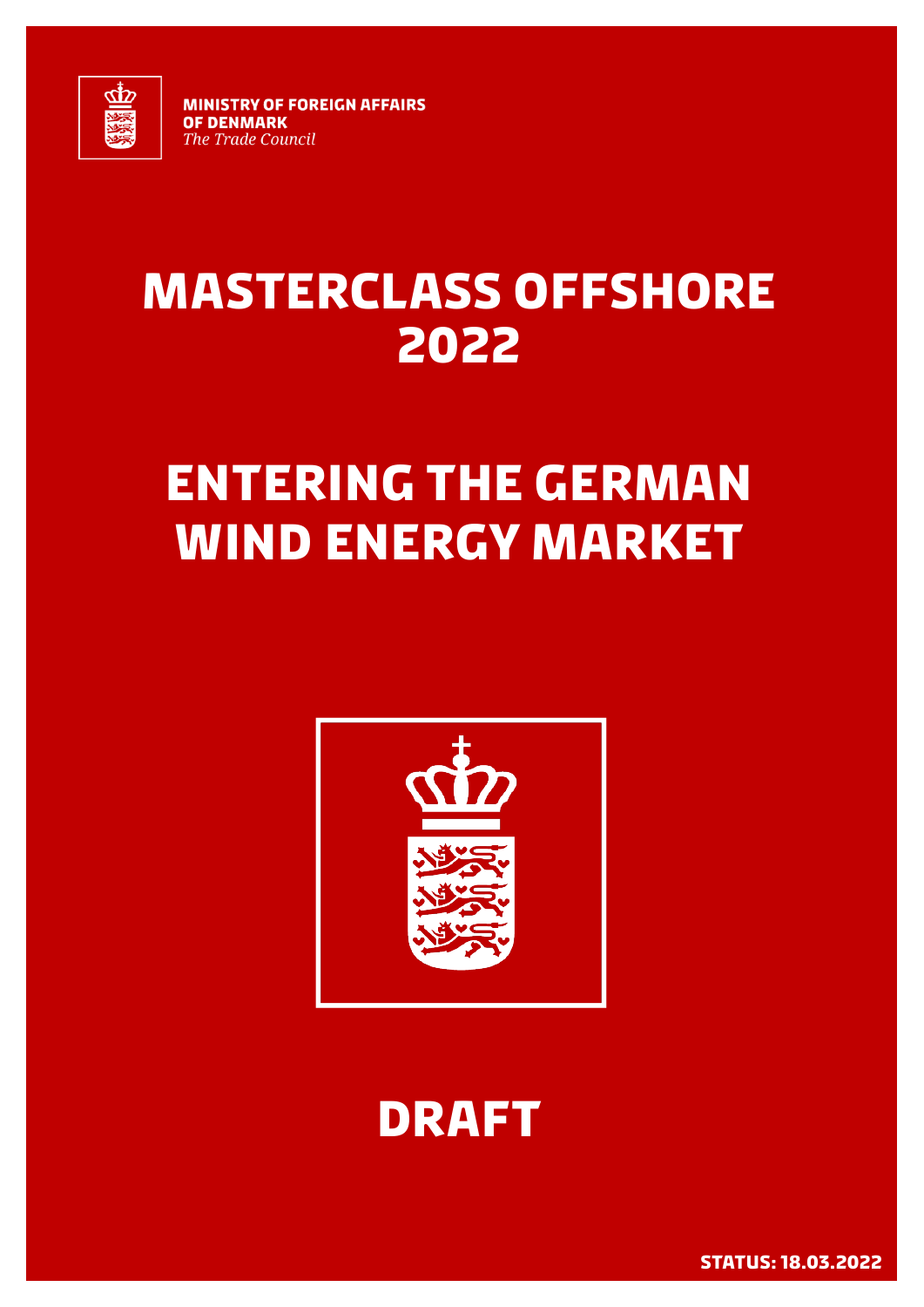

## **Masterclass offshore 2022**

The Trade Council of Denmark in Germany is intensifying the focus on commercial opportunities for Danish companies within wind energy in Germany.

The Masterclass programme will give you a strategic approach to your company's market opportunities in Germany through an assessment of your business model.

Additionally you will meet local advisors within the wind energy sector, broaden your commercial approach to the German market, and obtain valuable insights in developing a strong go-to-market strategy.

#### **Your engagement**

The programme consists of two workshops. In the first workshops we will be mapping your existing business model using the "Business Model Canvas" method.

In the second workshop you will get the chance to present your business model to a board of highly qualified experts on the market. In the assessment we focus on examining potential opportunities and challenges for your business model, we propose market fit adjustments and best first entry steps. With the assessment your company receives an examined and informed strategic foundation for marketentry decision-making.

The Masterclass programme will take place in both Denmark and Germany, commencing with the first workshop in Herning on the  $2<sup>nd</sup>$  of June (tbc) and the second workshop on the  $14<sup>th</sup>$  of June (tbc) in Hamburg.

#### **Participation fee**

Due to subsidy programs by the Ministry of Foreign Affairs of Denmark, there is a 100 % subsidy for SMEs on TC hours, yet participants cover cost related to the advisory board and travel expenses. The cost for non SMEs is DKK 15,000.

If, on the basis of these workshops, you decide for further steps in the German market, the price for TC support will depend on the strategy, the scope, the duration and the prices valid at that time.

**Deadline for registration is the 9 th of May**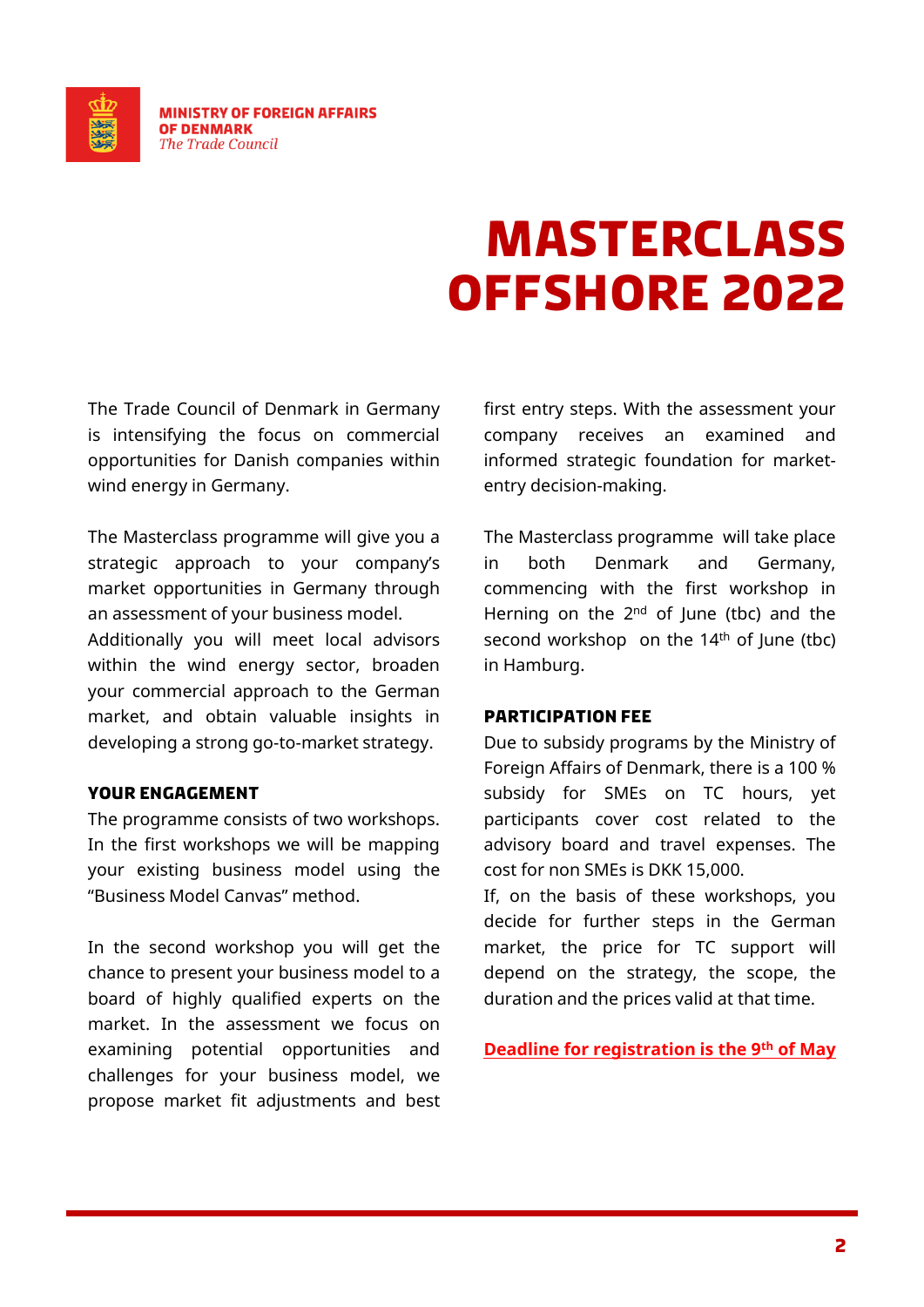# **Workshop overlook**

#### **Workshop I**

- **General introduction to the German market**
- **Canvas Business Model mapping**

**1.**

## **2. Workshop II**

- **Direct commercial dialogue with an advisory board consisting of key stakeholders on the German market**
- **Market fly over, pitch and feedback**

#### **3. Summary & Feedback**

• **Individual summary & feedback will be given to each participating company, either via an online meeting between the participating companies and The Trade Council or during a company visit by TC in Denmark.**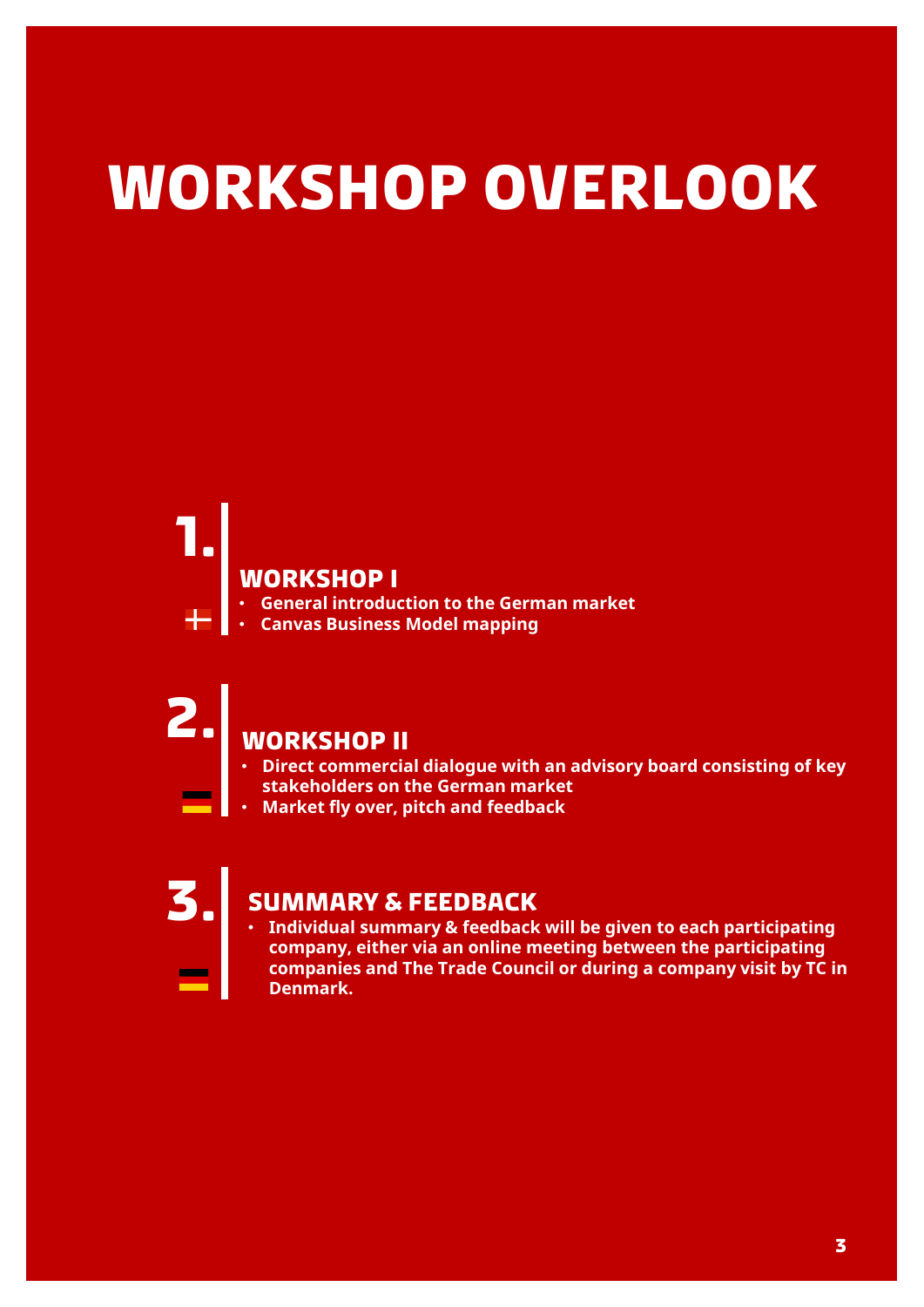

### **1. Masterclass / Workshop I**

#### *Location: Erhvervshus Midtjylland, Birk Centerpark 40, Herning Date: 2 nd of June 2022 (tbc)*

In Workshop I, the Business Model Canvas (BMC) method is used as well as the associated BMC question guide for mapping, discussion and understanding of the current business model.

The Business Model Canvas is subsequently sent to the Advisory Board.

#### **10.00 – 10.30 Welcome and introduction to the MasterClass programme**

**10.30 – 10.55 Prognoses for wind energy, and the role of DWEA** *w/Søren Rasmussen*

#### **10.55 – 11.00 Coffee Break**

- **11.00 – 11.45 The German wind market** *w/Markus Adrian*
- **11.45 – 12.15 Introduction to the workshops** *w/Peter Wilhelm Jørgensen*

#### **12.15 – 13.00 Lunch**

**13.00 – 15.30 Individual company Business Model Canvas mapping**  *w/ Peter Wilhelm Jørgensen*

#### **15.30 Thank you for today**

#### **What is Business Model Canvas?**

Business Model Canvas is a strategic management template for developing new or documenting existing business models. It is a visual chart consisting of nine elements describing a firm's or product's value proposition, infrastructure, customers, and finances. It assists firms in aligning their activities by illustrating potential tradeoffs.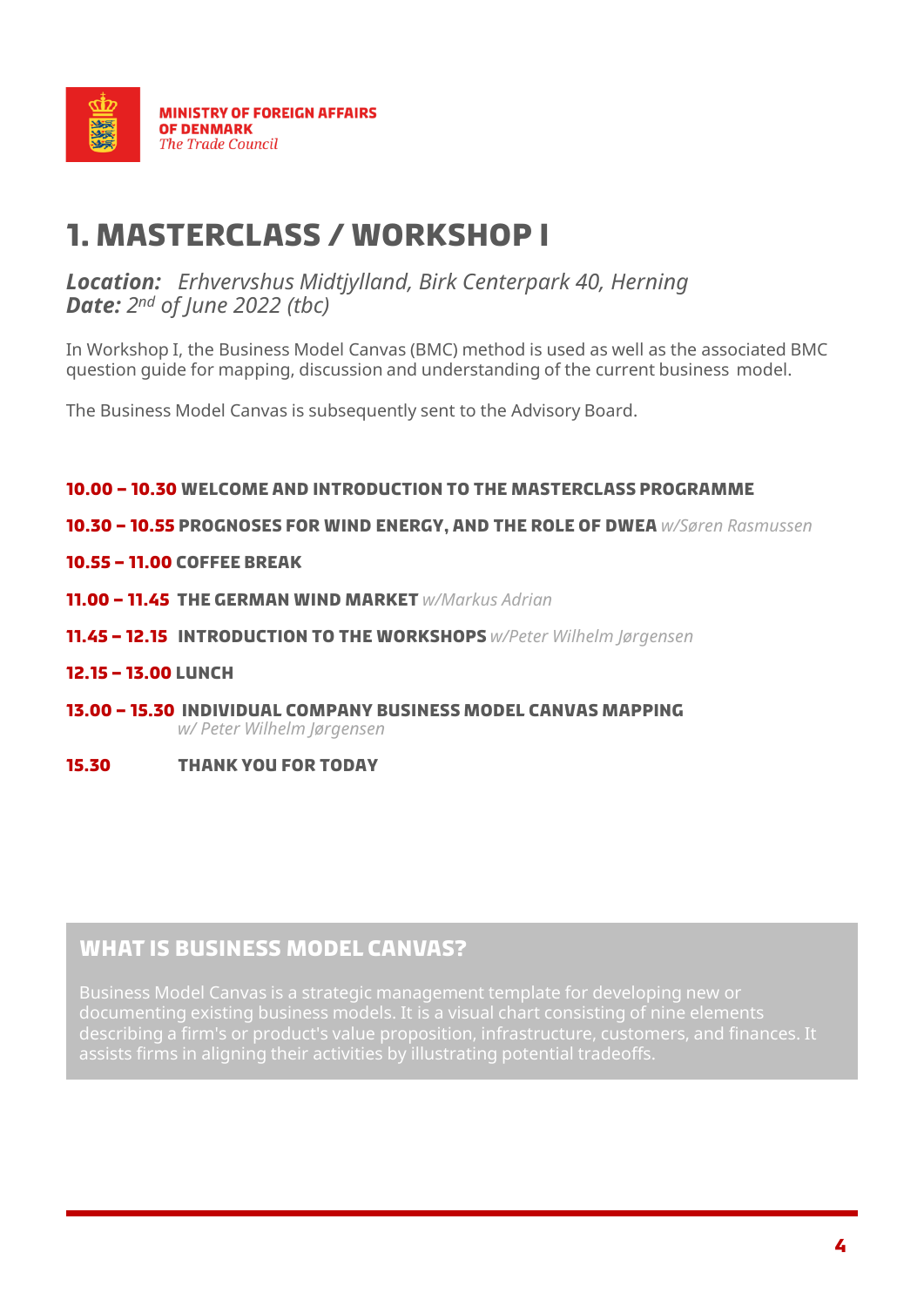

### **2. Masterclass / Workshop II**

*Location: Consulate General of Denmark, Glockengießerwall 2, 20095 Hamburg Date: 14th of June 2022 (tbc)* 

The purpose of Workshop II is for you to meet the German market, and obtain as much knowledge and information about it as possible to develop a sustainable market strategy.

The Advisory Board is your opportunity to get in direct dialogue with key stakeholders on the German wind market. Pitch your product, get feedback on your Business Model Canvas, and ask questions.

**10.00 – 10.15 Arrival, welcome and introduction to workshop II** *w/Jakob Andersen*

- **10.15 – 10.40 Introduction to the Advisory Board**
- **10.40 – 10.50 Introduction to the process of presentations and feedback**
- **10.50 – 11.00 Coffee Break**
- **11.00 – 11.30 Financial advisory – Funding & Financing** *w/Jesper Drøscher*
- **11.30 – 12.15 Company 1 presenting BMC & feedback from Advisory Board**
- **12.15 – 13.15 Lunch**
- **13.15 - 14.45 Company 3 & 4 presenting BMCs & feedback from Advisory Board**
- **14.45 – 14.55 Coffee break**
- **14.55 – 16.25 Company 5 & 6 presenting BMC & feedback from Advisory Board**
- **16.25 – 16.45 summing up and Thank you for today**
- **16.45 possibility of networking and further Dialogue in the Consulate**

### **The Advisory Board**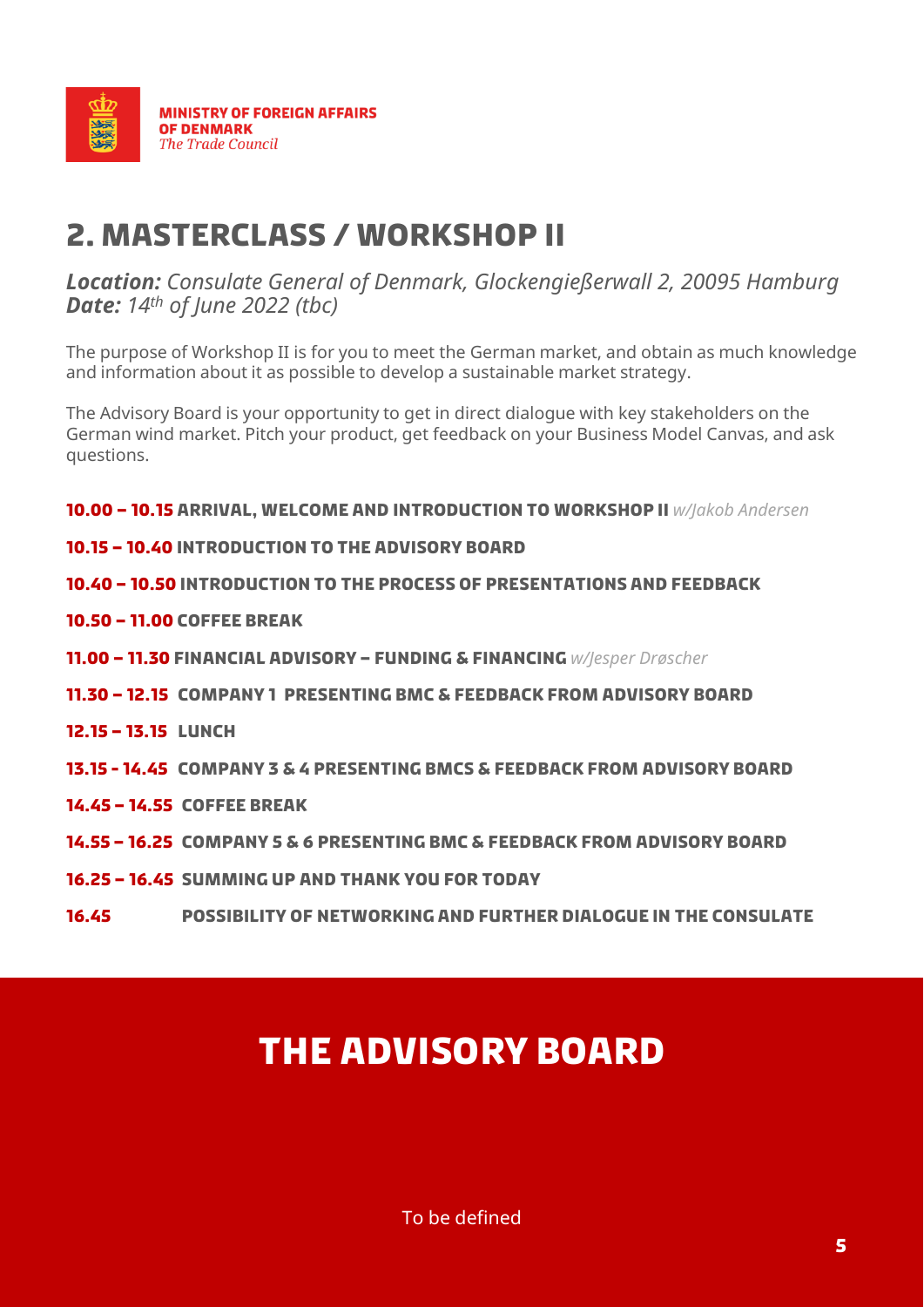

### **3. Summary & feedback**

#### *Location: tbd*

*Date: Individual dates per company will be scheduled for an online meeting or a visit by the Wind Energy Advisors of The Trade Council to Denmark*

In order to meet each company's individual needs, the summary & feedback session will be tailor made based on workshop l & ll for each participating company.

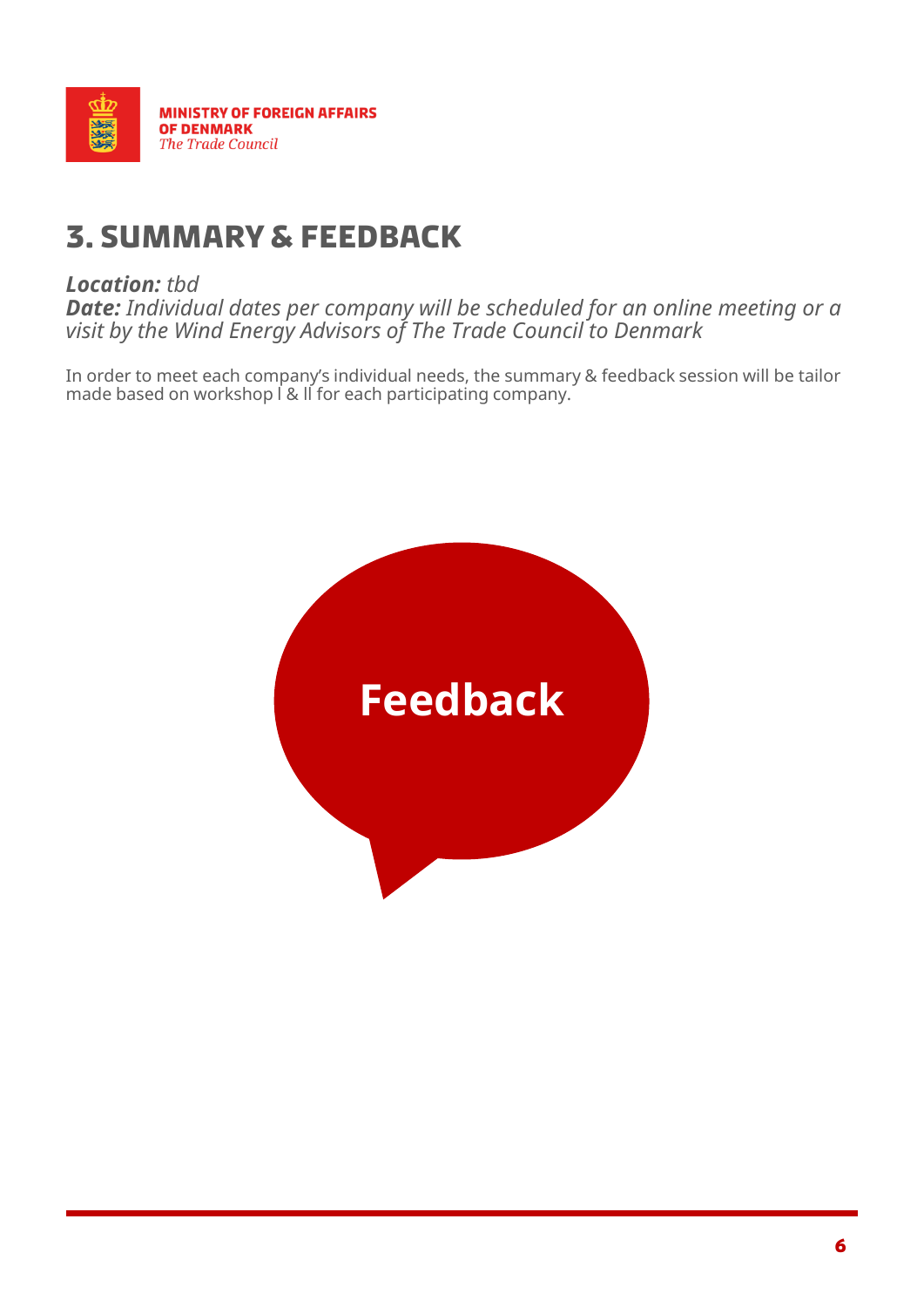

## **The masterClass Organisers**

**J. Markus ADrian** Team Leader Wind Energy [janadr@um.dk](mailto:janadr@um.dk)

**Emilie aaby** Commercial Advisor Wind Energy [emiaab@um.dk](mailto:emiaab@um.dk)

**Jakob Andersen** Consul General of Denmark in Hamburg [jakoan@um.dk](mailto:jakoan@um.dk)

**Peter Wilhelm Jørgensen** Internationaliseringsrådgiver / Energi & Klima [petjor@um.dk](mailto:petjor@um.dk)

**Jesper Drøscher** Financial Advisor / Danish Capital Partners [JD@danishcapitalpartners.com](mailto:JD@danishcapitalpartners.com)